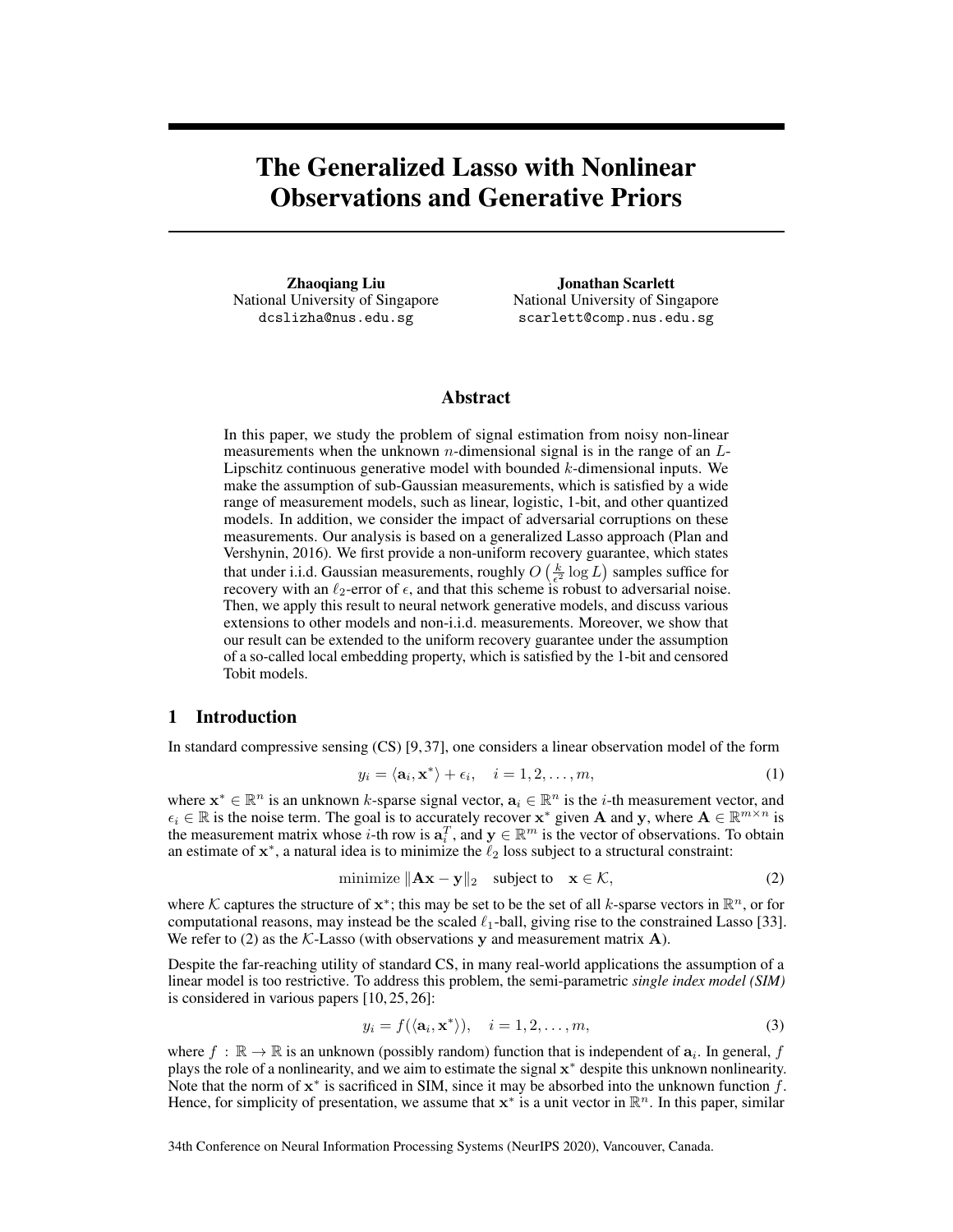to that in [\[26\]](#page-10-3), we make the assumption that the random variables  $y_i$  are sub-Gaussian; see Section [2.2](#page-3-0) for several examples. In addition, to further strengthen the robustness guarantees, we also allow for adversarial noise. That is, we consider the case of corrupted observations  $\tilde{y}$  that can be produced from y in an arbitrary manner (possibly depending on A) subject to an  $\ell_2$ -norm constraint.

Motivated by the tremendous success of deep generative models in abundance of real applications [\[8\]](#page-9-2), a new perspective of CS has recently emerged, in which the assumption that the underlying signal can be well-modeled by a (deep) generative model replaces the common sparsity assumption [\[2\]](#page-9-3). In addition to the theoretical developments, existing works have presented impressive numerical results for CS with generative models, with large reductions (e.g., a factor of 5 to 10) in the required number of measurements compared to sparsity-based methods [\[2\]](#page-9-3).

#### 1.1 Related Work

In this subsection, we provide a summary of some relevant existing works. These works can roughly be divided into (i) CS with generative models, and (ii) SIM without generative models.

CS with generative models: Bora *et al.* [\[2\]](#page-9-3) show that for an L-Lipschitz continuous generative model with bounded k-dimensional inputs, roughly  $O(k \log L)$  random Gaussian linear measurements suffice for an accurate recovery. The analysis in [\[2\]](#page-9-3) is based on the  $K$ -Lasso [\(2\)](#page-0-0), as well as showing that a natural counterpart to the Restricted Eigenvalue Condition (REC), termed the Set-REC (S-REC), is satisfied by Gaussian measurement matrices. Extensive experimental results for the  $K$ -Lasso have been presented in [\[2\]](#page-9-3) in the case of linear measurements. Follow-up works of [\[2\]](#page-9-3) provide certain additional algorithmic guarantees [\[5](#page-9-4)[,13,](#page-9-5)[23,](#page-10-4)[28\]](#page-10-5), as well as information-theoretic lower bounds [\[15,](#page-9-6)[18\]](#page-10-6).

1-bit CS with generative models has been studied in various recent works [\[17,](#page-10-7)[27\]](#page-10-8). In [\[27\]](#page-10-8), the authors study robust 1-bit recovery for  $d$ -layer, w-width ReLU neural network generative models, and the dithering technique [\[6,](#page-9-7)[14,](#page-9-8)[16,](#page-10-9)[40\]](#page-10-10) is used to enable the estimation of the norm. It is shown that roughly  $O(\frac{kd}{\epsilon^2} \log w)$  sub-exponential measurements guarantee the uniform recovery<sup>[1](#page-1-0)</sup> of any signal in the range of the generative model up to an  $\ell_2$ -error of  $\epsilon$ . These results do not apply to general non-linear measurement models, and the authors only consider ReLU neural networks with no offsets, rather than general deep generative models. In addition, the algorithm analyzed is different to the  $K$ -Lasso.

The authors of [\[17\]](#page-10-7) prove that the so-called Binary  $\epsilon$ -Stable Embedding property (B $\epsilon$ SE) holds for 1-bit compressive sensing with L-Lipschitz continuous generative models with  $O(\frac{k}{\epsilon^2} \log \frac{L}{\epsilon^2})$ Gaussian measurements. However, these theoretical results are information-theoretic in nature, and computationally efficient algorithms are not considered. Hence, when specialized to the 1-bit setting, our results complement those of [\[17\]](#page-10-7) by considering the K-Lasso, which can be approximated efficiently via gradient descent [\[2\]](#page-9-3).

The work [\[39\]](#page-10-11) is perhaps closest to our work, and considers the estimation of a signal in the range of an L-Lipschitz continuous generative model from non-linear and heavy-tailed measurements. By considering estimators via score functions based on the first and second order Stein's identity, it is shown that roughly  $O(\frac{k}{\epsilon^2} \log L)$  measurements suffice for achieving non-uniform recovery with  $\ell_2$ -error at most  $\epsilon$ . The authors make the assumption that the nonlinearity f is *differentiable*, which fails to hold in several cases of interest (e.g., 1-bit and other quantized measurements). In addition, the estimators based on the above-mentioned score functions differ significantly from the  $K$ -Lasso.

**SIM without generative models:** The authors of [\[26\]](#page-10-3) consider SIM and a measurement matrix with i.i.d. standard Gaussian entries. The analysis is based on the estimates of both the global and local Gaussian mean width (GMW) of the set of structured signals  $K$ , which can be used to understand its effective dimension. The work [\[25\]](#page-10-2) generalizes the results in [\[26\]](#page-10-3) to allow  $a_i \sim \mathcal{N}(0, \Sigma)$  with an unknown covariance matrix  $\Sigma$ , derives tighter results when specialized to the linear model. In these papers, K is assumed to be star-shaped<sup>[2](#page-1-1)</sup> or convex, which may not be satisfied for the range of general Lipschitz continuous generative models. In addition, without further assumptions on the signal  $\mathbf{x}^*$ , the structured set K, or the measurement model, the recovery error bound exhibits  $m^{-\frac{1}{4}}$ scaling, which is weaker than the typical  $m^{-\frac{1}{2}}$  scaling. In each of these papers, only non-uniform recovery guarantees are provided. See the table in Appendix [A](#page--1-0) for a more detailed overview.

<span id="page-1-0"></span><sup>1</sup>A *uniform recovery* guarantee is one in which some measurement matrix A simultaneously ensures the recovery of all x ∗ in the set of interest. In contrast, *non-uniform recovery* only requires a randomly-drawn A to succeed with high probability for fixed  $\mathbf{x}^*$ .

<span id="page-1-1"></span><sup>&</sup>lt;sup>2</sup>A set K is star-shaped if  $\lambda \mathcal{K} \subseteq \mathcal{K}$  whenever  $0 \leq \lambda \leq 1$ .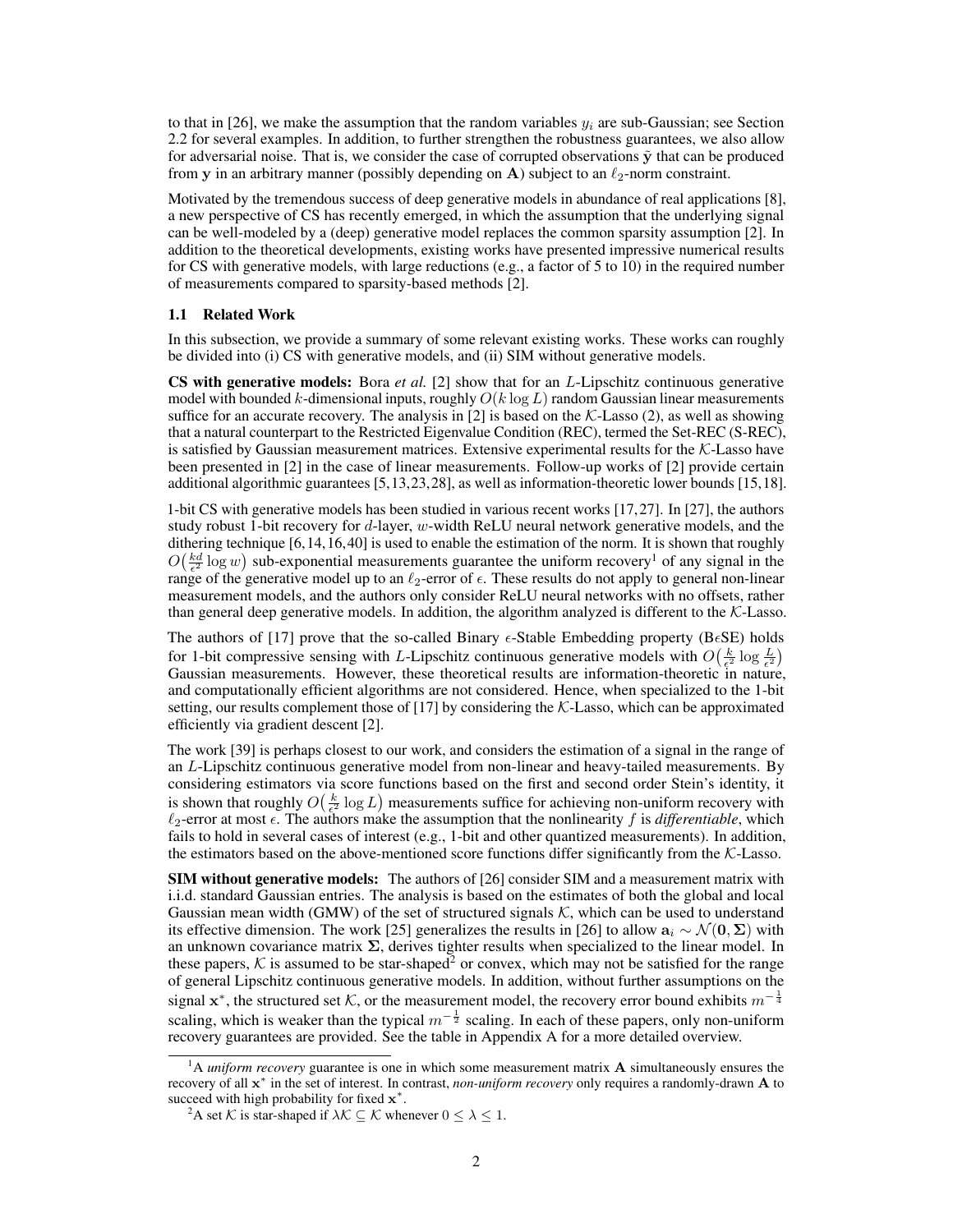Further follow-up works of  $[25, 26]$  $[25, 26]$  $[25, 26]$  include [\[10\]](#page-9-1) and [\[20\]](#page-10-12). In [10], the results for the K-Lasso are extended to a fairly large class of convex loss functions with the assumption that  $K$  is convex. The authors of [\[20\]](#page-10-12) develop a framework for characterizing time-data tradeoffs for various algorithms used to recover a structured signal from nonlinear observations.

For high-dimensional SIM with heavy-tailed elliptical symmetric measurements, [\[12,](#page-9-9) [38\]](#page-10-13) propose thresholded least square estimators to attain similar performance guarantees to those for the Gaussian case. Thresholded score function estimators via Stein's identity are proposed in [\[41,](#page-11-0) [42\]](#page-11-1), with the purpose of obtaining a consistent estimator for general non-Gaussian measurements. While treating heavy-tailed measurements, their methods depend heavily on the chosen basis, and appear difficult to generalize beyond sparse and low-rank signals.

Sharp error bounds (including constants) for generalized Lasso problems were provided in [\[21,](#page-10-14)[22,](#page-10-15)[30,](#page-10-16) [31\]](#page-10-17). Our focus is on scaling laws, and we leave refined studies of this kind for future work.

A table comparing our results with the most relevant existing works is given in Appendix [A.](#page--1-0)

#### 1.2 Contributions

In this paper, we provide recovery guarantees for the  $K$ -Lasso with non-linear and corrupted observations under a generative prior. Our main results are outlined as follows:

- In Section [3,](#page-3-1) we characterize the number of measurements sufficient to attain a non-uniform and accurate recovery of an underlying signal in the range of a Lipschitz continuous generative model. In Section [3.2,](#page-6-0) we specialize this result to neural network generative models.
- In Section [4,](#page-7-0) we discuss several variations or extensions of our main result, including an unknown covariance matrix for the random measurement vectors, relaxing the norm restriction for the underlying signal, and considering bounded  $k$ -sparse vectors.
- In Section [5,](#page-7-1) we provide uniform recovery guarantees under the assumption of a local embedding property, which holds for various models of interest.

## 1.3 Notation

We use upper and lower case boldface letters to denote matrices and vectors respectively. We write  $[N] = \{1, 2, \cdots, N\}$  for a positive integer N. A *generative model* is a function  $G: \mathcal{D} \to \mathbb{R}^n$ , with latent dimension k, ambient dimension n, and input domain  $D \subseteq \mathbb{R}^k$ . For a set  $S \subseteq \mathbb{R}^k$  and a generative model  $G : \mathbb{R}^k \to \mathbb{R}^n$ , we write  $G(S) = \{ \overline{G}(\mathbf{z}) : \mathbf{z} \in S \}$ . We use  $\|\mathbf{X}\|_{2\to 2}$  to denote the spectral norm of a matrix **X**. We define the  $\ell_q$ -ball  $B^k_q(r) := \{ \mathbf{z} \in \mathbb{R}^k : ||\mathbf{z}||_q \leq r \}$  for  $q \in [0, +\infty]$ , and we use  $B_q^k$  to abbreviate  $B_q^k(1)$ .  $S^{n-1} := \{ \mathbf{x} \in \mathbb{R}^n : ||\mathbf{x}||_2 = 1 \}$  represents the unit sphere in  $\mathbb{R}^n$ . The symbols  $C, C', C'', c, c'$  are absolute constants whose values may differ from line to line.

## 2 Problem Setup

In this section, we formally introduce the problem, and overview the main assumptions that we adopt. In addition, we provide examples of measurement models satisfying our assumptions.

Before proceeding, we state the following standard definition.

Definition 1. *A random variable* X *is said to be sub-Gaussian if there exists a positive constant* C **Example 1.** It remains variable 11 is such to be sub-Gaussian by there exists a positive constant  $\sigma$  such that  $(\mathbb{E}[|X|^p])^{1/p} \le C\sqrt{p}$  for all  $p \ge 1$ . The sub-Gaussian norm of a sub-Gaussian random *variable*  $X$  *is defined as*  $\|X\|_{\psi_2} := \sup_{p\geq 1} p^{-1/2} \left(\mathbb{E}\left[|X|^p\right]\right)^{1/p}$ .

#### <span id="page-2-0"></span>2.1 Setup and Main Assumptions

Recall that the (uncorrupted) measurement model is given in [\(3\)](#page-0-1), where the function  $f(\cdot)$  may be random (but independent of A). Except where stated otherwise, we make the following assumptions:

- The measurement matrix A has i.i.d. standard Gaussian entries, i.e.,  $a_i \stackrel{i.i.d.}{\sim} \mathcal{N}(0, I_n)$ .
- The scaled vector  $\mu x^*$  lies in a set of structured signals K, where  $\mu$  is a fixed parameter depending on f specified below. We focus on the case that  $K = \text{Range}(G)$  for some L-Lipschitz continuous generative model  $G : B_2^k(r) \to \mathbb{R}^n$  (e.g., see [\[2\]](#page-9-3)).
- Similarly to [\[11,](#page-9-10) [26,](#page-10-3) [29\]](#page-10-18), we assume that each  $y_i$  is (unconditionally) sub-Gaussian.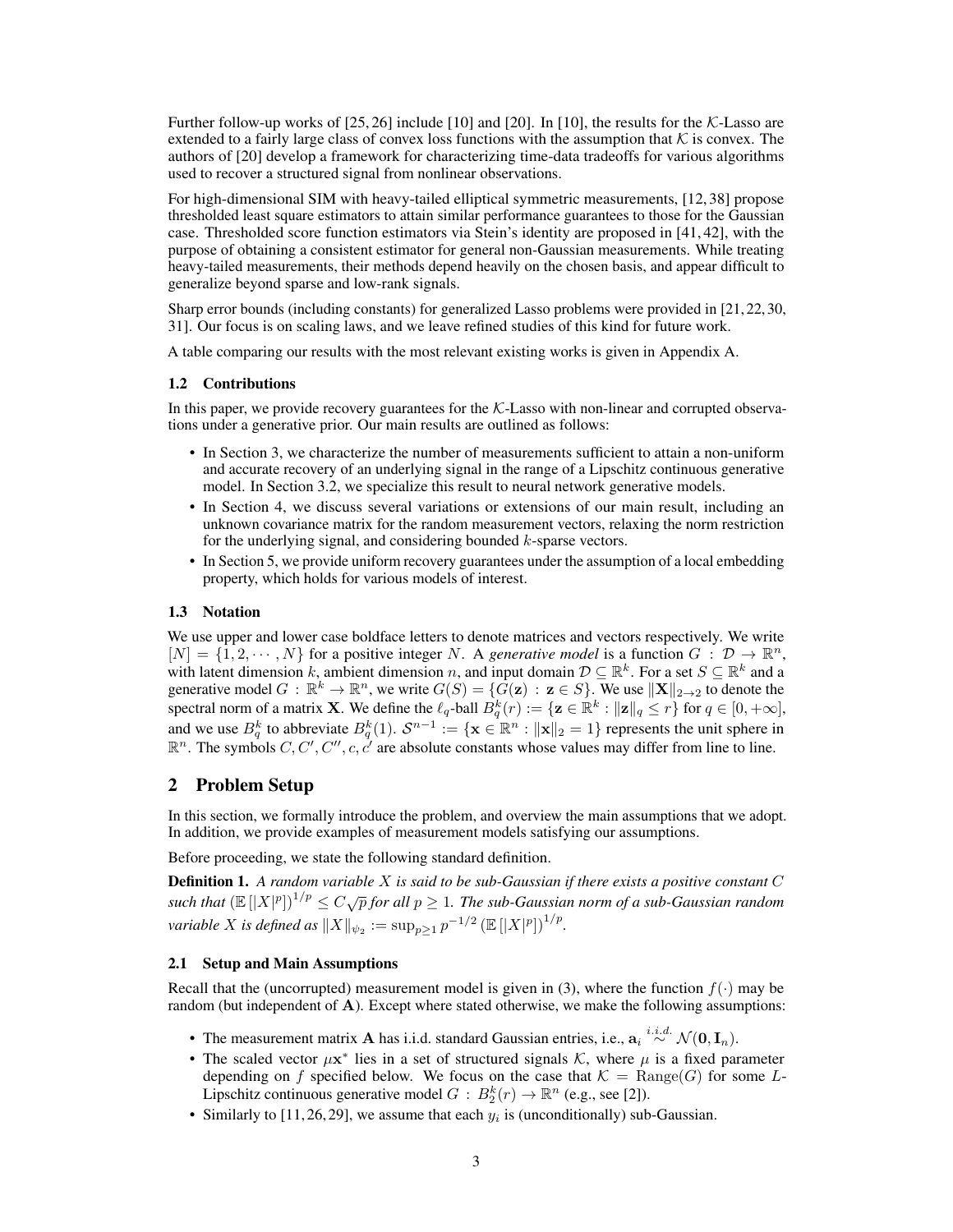• In addition to any random noise in  $f$ , we allow for adversarial noise. In this case, instead of observing y directly, we only assume access to  $\tilde{\mathbf{y}} = [\tilde{y}_1, \dots, \tilde{y}_m]^T \in \mathbb{R}^m$  satisfying

$$
\frac{1}{\sqrt{m}} \|\tilde{\mathbf{y}} - \mathbf{y}\|_2 \le \tau \tag{4}
$$

for some parameter  $\tau \geq 0$ . Note that the corruptions of y yielding  $\tilde{y}$  may depend on A.

• To derive an estimate of  $x^*$  (up to constant scaling), we seek  $\hat{x}$  minimizing  $\|\tilde{y} - Ax\|_2$  over K:

<span id="page-3-2"></span>
$$
\hat{\mathbf{x}} = \arg\min_{\mathbf{x} \in \mathcal{K}} \|\tilde{\mathbf{y}} - \mathbf{A}\mathbf{x}\|_2.
$$
 (5)

Recall that we refer to this generalized Lasso as the K-Lasso (with corrupted observations  $\tilde{v}$ and measurement matrix A) [\[25,](#page-10-2)[26\]](#page-10-3). It may seem counter-intuitive that the  $K$ -Lasso is provably accurate even for non-linear observations; the idea is that the nonlinearity is rather treated as noise and one may transform the non-linear observation model into a scaled linear model with an unconventional noise term [\[25\]](#page-10-2).

- Let  $q \sim \mathcal{N}(0, 1)$  be a standard normal random variable. To analyze the recovery performance as a function of the nonlinearity  $f$ , we use the following parameters, which play a key role:
	- The mean term, denoted  $\mu := \mathbb{E}[f(q)g];$
	- The sub-Gaussian norm of  $f(g)$  (i.e., of any given  $y_i$ ), denoted  $\psi := \|f(g)\|_{\psi_2}$ .

**Remark 1.** For  $K = \text{Range}(G)$ , the estimator [\(5\)](#page-3-2) was considered in [\[2\]](#page-9-3), focusing on linear *observations. It was noted that although finding an exact solution may be difficult due to the (typical) non-convexity of* G*, gradient methods for finding an approximate solution are effective in practice.*

#### <span id="page-3-0"></span>2.2 Examples of Measurement Models

When f does not grow faster than linearly, i.e.,  $|f(x)| \le a + b|x|$  for some scalars a and b,  $y_i$  will be sub-Gaussian. We may also consider various nonlinear models that give sub-Gaussian observations. For example, the censored Tobit model,  $f(x) = \max\{x, 0\}$ , gives  $\mu = \frac{1}{2}$  and  $\psi \leq C$ .

In addition, by setting  $a = 1$  and  $b = 0$  in the above-mentioned condition  $|f(x)| \le a + b|x|$ , we observe that measurement models with each output selected from  $\{-1, 1\}$ , i.e., 1-bit measurements, lead to sub-Gaussian  $y_i$ . For example, for 1-bit observations with random bit flips, we set  $f(x)$  $\xi$  · sign(x), where  $\xi$  is an independent  $\pm 1$ -valued random variable with  $\mathbb{P}(\xi = -1) = p < \frac{1}{2}$ . In this case, we have  $\mu = (1 - 2p)\sqrt{\frac{2}{\pi}}$  and  $\psi = 1$  [\[10\]](#page-9-1).

We may also consider additive noise before 1-bit quantization, i.e.,  $f(x) := sign(x + z)$ , where z is an independent noise term. Different forms of noise lead to distinct binary statistical models. For example, if z is Gaussian, this corresponds to the probit model. On the other hand, if z is logit noise, this recovers the logistic regression model. More generally, we may consider non-binary quantization schemes, such as uniform (mid-riser) quantization: For some  $\Delta > 0$ ,  $f(x) = \Delta \left( \left\lfloor \frac{x}{\Delta} \right\rfloor + \frac{1}{2} \right)$ . It is easy to see that  $|f(x)| \le |x| + \frac{\Delta}{2}$  for all  $x \in \mathbb{R}$ , and thus the corresponding observations are sub-Gaussian. In addition, we have  $\mu = 1$  and  $\psi \le C + \frac{\Delta}{2}$  [\[32\]](#page-10-19).

It is also worth noting that certain popular models, such as phase retrieval [\[3,](#page-9-11)[7\]](#page-9-12) with  $f(x) = x^2$ , do not satisfy the sub-Gaussianity assumption. Such models are beyond the scope of this work, but could potentially be handled via analogous ideas to [\[25\]](#page-10-2).

## <span id="page-3-1"></span>3 Main Result

In the following, we state our main theorem concerning non-uniform recovery, i.e., the vector  $x^*$  is fixed in advance, before the sample matrix A is drawn.

<span id="page-3-4"></span>**Theorem 1.** *Consider any*  $x^* \in S^{n-1} \cap \frac{1}{\mu}K$  with  $K = G(B_2^k(r))$  for some L-Lipschitz  $G$ :  $B_2^k(r) \to \mathbb{R}^n$ , along with y from the model [\(3\)](#page-0-1) with  $a_i \stackrel{i.i.d.}{\sim} \mathcal{N}(\mathbf{0}, \mathbf{I}_n)$ , and an arbitrary corrupted *vector*  $\tilde{\bf{y}}$  *with*  $\frac{1}{\sqrt{m}} \|\tilde{\bf{y}} - {\bf y}\|_2 \le \tau$ *. For any*  $\epsilon > 0$ *, if*  $Lr = \Omega(\epsilon \psi n)$  and  $m = \Omega(\frac{k}{\epsilon^2} \log \frac{Lr}{\epsilon \psi})$ ,<sup>[3](#page-3-3)</sup> then  $with \ probability 1 - e^{-\Omega(\epsilon^2 m)}$ , any solution  $\hat{\mathbf{x}}$  to the K-Lasso [\(5\)](#page-3-2) satisfies

$$
\|\mu \mathbf{x}^* - \hat{\mathbf{x}}\|_2 \le \psi \epsilon + \tau. \tag{6}
$$

<span id="page-3-3"></span><sup>&</sup>lt;sup>3</sup>Here and in subsequent results, the implied constants in these  $\Omega(\cdot)$  terms are implicitly assumed to be sufficiently large. Regarding the assumption  $Lr = \Omega(\epsilon \psi n)$ , we note that d-layer neural networks typically give  $L = n^{\Theta(d)}$  [\[2\]](#page-9-3), meaning this assumption is certainly satisfied for fixed  $(r, \psi, \epsilon)$ .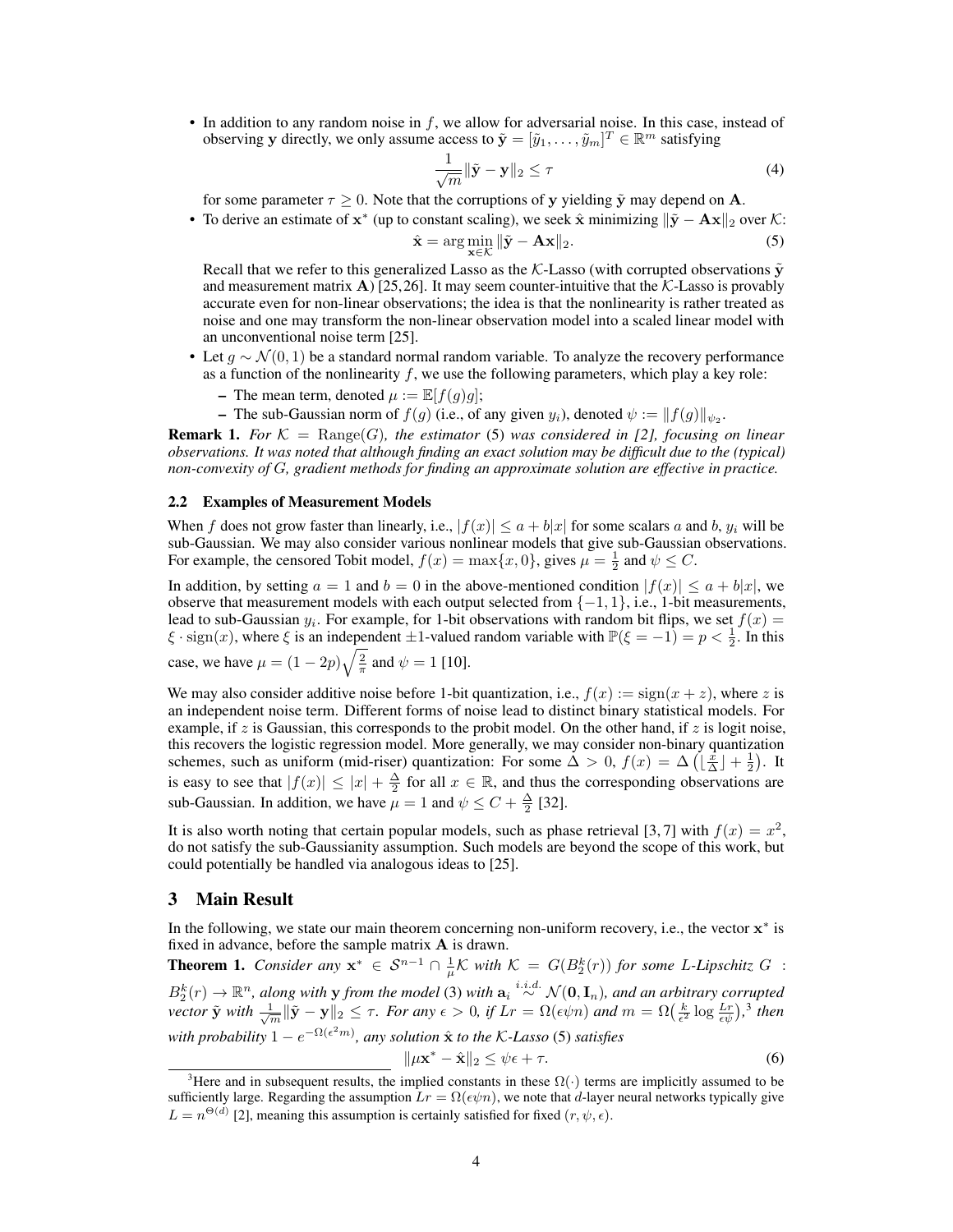If  $\tau = 0$  and  $\psi > 0$  is fixed, we get an error bound on the order of  $\sqrt{\frac{k \log(L_r)}{m}}$  up to a logarithmic factor in m, in particular matching the usual  $m^{-\frac{1}{2}}$  scaling. In addition, the  $k \log(Lr)$  dependence (as well as the effect of  $\tau > 0$ ) is consistent with prior work on the linear [\[2\]](#page-9-3) and 1-bit [\[17\]](#page-10-7) models, while also holding for broader non-linear models. Additional variations are given in Section [4,](#page-7-0) and a uniform guarantee is established in Section [5](#page-7-1) under additional assumptions.

#### 3.1 Proof of Theorem [1](#page-3-4)

Before presenting the proof of Theorem [1,](#page-3-4) we state some useful auxiliary results. First, we present the definition of the Set-Restricted Eigenvalue Condition (S-REC) [\[2\]](#page-9-3), which generalizes the REC.

**Definition 2.** Let  $S \subseteq \mathbb{R}^n$ . For parameters  $\gamma > 0$ ,  $\delta \geq 0$ , a matrix  $\tilde{A} \in \mathbb{R}^{m \times n}$  is said to satisfy the *S-REC(S,*  $\gamma$ *, δ) if, for every*  $x_1, x_2 \in S$ *, it holds that* 

$$
\|\tilde{\mathbf{A}}(\mathbf{x}_1 - \mathbf{x}_2)\|_2 \ge \gamma \|\mathbf{x}_1 - \mathbf{x}_2\|_2 - \delta. \tag{7}
$$

Recalling that  $A \in \mathbb{R}^{m \times n}$  has i.i.d.  $\mathcal{N}(0, 1)$  entries, the following lemma from [\[2\]](#page-9-3) shows that  $\frac{1}{\sqrt{m}}A$ satisfies the S-REC condition for bounded Lipschitz generative models.

<span id="page-4-0"></span>**Lemma 1.** ([\[2,](#page-9-3) Lemma 4.1]) *Fix*  $r > 0$ *, and let*  $G : B_2^k(r) \to \mathbb{R}^n$  *be L-Lipschitz. For*  $\alpha \in (0,1)$ *, if*  $m = \Omega\left(\frac{k}{\alpha^2}\log\frac{Lr}{\delta}\right)$ , then a random matrix  $\frac{1}{\sqrt{m}}\mathbf{A} \in \mathbb{R}^{m \times n}$  with  $a_{ij} \stackrel{i.i.d.}{\sim} \mathcal{N}(0,1)$  satisfies the  $S\text{-}REC(G(B_2^k(r), 1-\alpha, \delta))$  *with probability*  $1 - e^{-\Omega(\alpha^2 m)}$ *.* 

Using a basic two-sided concentration bound for standard Gaussian matrices (*cf.*, Lemma [4](#page--1-1) in Appendix [B\)](#page--1-2), and a simple modification of the proof of Lemma [1](#page-4-0) given in [\[2\]](#page-9-3), we obtain the following lemma, which is useful for upper bounding the error corresponding to adversarial noise.

<span id="page-4-2"></span>**Lemma 2.** Fix  $r > 0$ , and let  $G : B_2^k(r) \to \mathbb{R}^n$  be L-Lipschitz. For  $\alpha < 1$  and  $\delta > 0$ , if  $m = \Omega\left(\frac{k}{\alpha^2}\log\frac{Lr}{\delta}\right)$ , then with probability  $1 - e^{-\Omega(\alpha^2 m)}$ , we have for all  $\mathbf{x}_1, \mathbf{x}_2 \in G(B_2^k(r))$  that

$$
\frac{1}{\sqrt{m}} \|\mathbf{A}\mathbf{x}_1 - \mathbf{A}\mathbf{x}_2\|_2 \le (1+\alpha) \|\mathbf{x}_1 - \mathbf{x}_2\|_2 + \delta. \tag{8}
$$

Using a chaining argument similar to [\[2,](#page-9-3)[17\]](#page-10-7), we additionally establish the following technical lemma, whose proof is given in Appendix [B.](#page--1-2) Note that here we only require that  $\tilde{\mathbf{x}} \in \mathcal{K} = G(B_2^k(r))$ , and we do not require that  $\mu \bar{\mathbf{x}} \in \mathcal{K}$ .

<span id="page-4-3"></span>**Lemma 3.** *Fix any*  $\bar{\mathbf{x}} \in \mathcal{S}^{n-1}$  *and let*  $\bar{\mathbf{y}} := f(\mathbf{A}\bar{\mathbf{x}})$ *. Suppose that some*  $\tilde{\mathbf{x}} \in \mathcal{K}$  *is selected depending on*  $\bar{y}$  *and*  $A$ .<sup>[4](#page-4-1)</sup> *For any*  $\delta > 0$ , *if*  $Lr = \Omega(\delta n)$  *and*  $m = \Omega(k \log \frac{Lr}{\delta})$ , *then with probability*  $1 - e^{-\Omega\left(k \log \frac{Lr}{\delta}\right)}$ , it holds that

$$
\left\langle \frac{1}{m} \mathbf{A}^T (\bar{\mathbf{y}} - \mu \mathbf{A} \bar{\mathbf{x}}), \tilde{\mathbf{x}} - \mu \bar{\mathbf{x}} \right\rangle \le O\left(\psi \sqrt{\frac{k \log \frac{Lr}{\delta}}{m}}\right) \|\tilde{\mathbf{x}} - \mu \bar{\mathbf{x}}\|_2 + O\left(\delta \psi \sqrt{\frac{k \log \frac{Lr}{\delta}}{m}}\right). \quad (9)
$$

With the above auxiliary results in place, the proof of Theorem [1](#page-3-4) is given as follows.

*Proof of Theorem [1.](#page-3-4)* Because  $\hat{x}$  is a solution to the K-Lasso and  $\mu x^* \in K$ , we have

$$
\|\tilde{\mathbf{y}} - \mu \mathbf{A} \mathbf{x}^* \|_2^2 \ge \|\tilde{\mathbf{y}} - \mathbf{A}\hat{\mathbf{x}} \|_2^2 = \|(\tilde{\mathbf{y}} - \mu \mathbf{A} \mathbf{x}^*) - \mathbf{A} (\hat{\mathbf{x}} - \mu \mathbf{x}^*) \|_2^2, \tag{10}
$$

and expanding the square and diving by  $m$  gives

$$
\frac{1}{m} \|\mathbf{A}(\hat{\mathbf{x}} - \mu \mathbf{x}^*)\|_2^2 \le \frac{2}{m} \langle \tilde{\mathbf{y}} - \mu \mathbf{A} \mathbf{x}^*, \mathbf{A}(\hat{\mathbf{x}} - \mu \mathbf{x}^*) \rangle \tag{11}
$$

<span id="page-4-4"></span>
$$
=\frac{2}{m}\langle \mathbf{A}^T(\tilde{\mathbf{y}} - \mu \mathbf{A}\mathbf{x}^*), \hat{\mathbf{x}} - \mu \mathbf{x}^* \rangle.
$$
 (12)

<span id="page-4-1"></span><sup>&</sup>lt;sup>4</sup> For example, we may choose  $\tilde{x}$  to be a minimizer of the *K*-Lasso [\(5\)](#page-3-2) with inputs  $\bar{y}$  and **A**.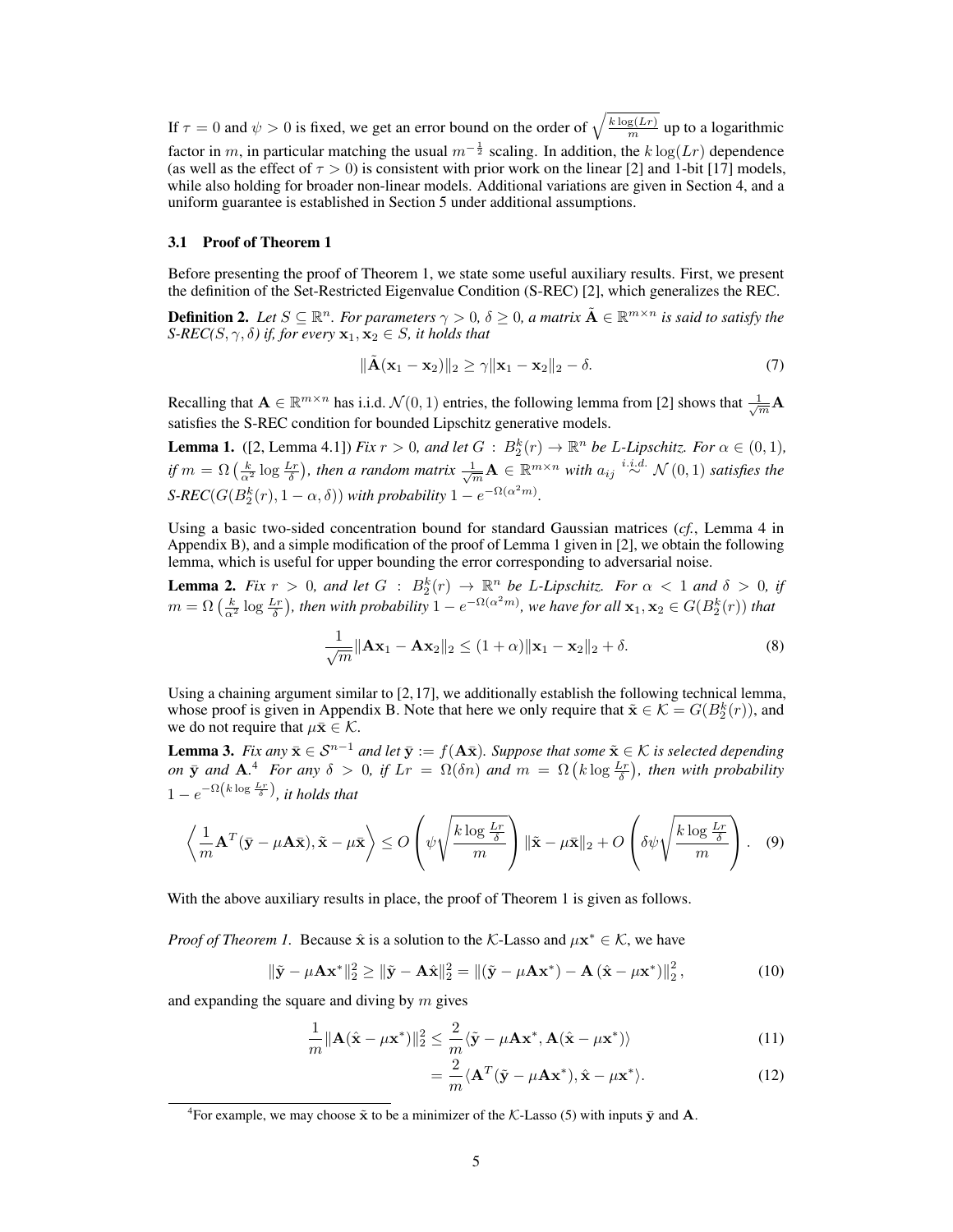We aim to derive a suitable lower bound on  $\frac{1}{m} ||A(\hat{x} - \mu x^*)||_2^2$  and an upper bound on  $\frac{2}{m} \langle A^T(\tilde{y} - \mu x^*)|^2 \rangle$  $\mu \mathbf{A} \mathbf{x}^*$ ),  $\hat{\mathbf{x}} - \mu \mathbf{x}^*$ ). For any  $\delta \in (0, 1)$  satisfying  $Lr = \Omega(\delta n)$  (to be verified later), setting  $\alpha = \frac{1}{2}$  in Lemma [1,](#page-4-0) we have that if  $m = \Omega\left(k \log \frac{L_r}{\delta}\right)$ , then with probability  $1 - e^{-\Omega(m)}$ ,

$$
\left\| \frac{1}{\sqrt{m}} \mathbf{A} (\hat{\mathbf{x}} - \mu \mathbf{x}^*) \right\|_2 \ge \frac{1}{2} \|\hat{\mathbf{x}} - \mu \mathbf{x}^* \|_2 - \delta. \tag{13}
$$

Taking the square on both sides and re-arranging, we obtain

<span id="page-5-3"></span>
$$
\frac{1}{4} \|\hat{\mathbf{x}} - \mu \mathbf{x}^*\|_2^2 \le \frac{1}{m} \left\| \mathbf{A} (\hat{\mathbf{x}} - \mu \mathbf{x}^*) \right\|_2^2 + \delta \|\hat{\mathbf{x}} - \mu \mathbf{x}^*\|_2.
$$
 (14)

Recalling that  $y = f(Ax^*)$ , we also have

<span id="page-5-1"></span>
$$
\frac{1}{m}\langle \mathbf{A}^T(\tilde{\mathbf{y}} - \mu \mathbf{A}\mathbf{x}^*) , \hat{\mathbf{x}} - \mu \mathbf{x}^* \rangle = \frac{1}{m}\langle \mathbf{A}^T(\tilde{\mathbf{y}} - \mathbf{y}), \hat{\mathbf{x}} - \mu \mathbf{x}^* \rangle + \frac{1}{m}\langle \mathbf{A}^T(\mathbf{y} - \mu \mathbf{A}\mathbf{x}^*) , \hat{\mathbf{x}} - \mu \mathbf{x}^* \rangle. \tag{15}
$$

To bound the first term, note that using  $\alpha = \frac{1}{2}$  in Lemma [2,](#page-4-2) we have with probability  $1 - e^{-\Omega(m)}$  that

<span id="page-5-0"></span>
$$
\left\| \frac{1}{\sqrt{m}} \mathbf{A} (\hat{\mathbf{x}} - \mu \mathbf{x}^*) \right\|_2 \le O(\|\hat{\mathbf{x}} - \mu \mathbf{x}^*\|_2 + \delta).
$$
 (16)

Therefore, the following holds with probability  $1 - e^{-\Omega(m)}$ :

$$
\left\langle \frac{1}{m} \mathbf{A}^T (\mathbf{y} - \tilde{\mathbf{y}}), \hat{\mathbf{x}} - \mu \mathbf{x}^* \right\rangle = \left\langle \frac{1}{\sqrt{m}} (\mathbf{y} - \tilde{\mathbf{y}}), \frac{1}{\sqrt{m}} \mathbf{A} (\hat{\mathbf{x}} - \mu \mathbf{x}^*) \right\rangle
$$
(17)

$$
\leq \left\| \frac{1}{\sqrt{m}} (\mathbf{y} - \tilde{\mathbf{y}}) \right\|_2 \cdot \left\| \frac{1}{\sqrt{m}} \mathbf{A} (\hat{\mathbf{x}} - \mu \mathbf{x}^*) \right\|_2 \tag{18}
$$

<span id="page-5-6"></span><span id="page-5-2"></span>
$$
\leq \tau O(\|\hat{\mathbf{x}} - \mu \mathbf{x}^*\|_2 + \delta) \tag{19}
$$

by [\(16\)](#page-5-0) and the assumption  $\frac{1}{\sqrt{m}} \|\tilde{\mathbf{y}} - \mathbf{y}\|_2 \leq \tau$ .

We now consider the second term in [\(15\)](#page-5-1). From Lemma [3,](#page-4-3) we have that when  $Lr = \Omega(\delta n)$  and  $m = \Omega\left(k \log \frac{Lr}{\delta}\right)$ , with probability  $1 - e^{-\Omega\left(k \log \frac{Lr}{\delta}\right)}$ ,

<span id="page-5-7"></span>
$$
\left\langle \frac{1}{m} \mathbf{A}^T (\mathbf{y} - \mu \mathbf{A} \mathbf{x}^*), \hat{\mathbf{x}} - \mu \mathbf{x}^* \right\rangle \le O\left(\psi \sqrt{\frac{k \log \frac{Lr}{\delta}}{m}}\right) \|\hat{\mathbf{x}} - \mu \mathbf{x}^* \|_2 + O\left(\psi \delta \sqrt{\frac{k \log \frac{Lr}{\delta}}{m}}\right). (20)
$$

Putting the preceding findings together, we have the following with probability  $1 - e^{-\Omega(k \log \frac{Lr}{\delta})}$ .

$$
\|\mu \mathbf{x}^* - \hat{\mathbf{x}}\|_2^2 \le \frac{4}{m} \|\mathbf{A}(\hat{\mathbf{x}} - \mu \mathbf{x}^*)\|_2^2 + 4\delta \|\hat{\mathbf{x}} - \mu \mathbf{x}^*\|_2
$$
 (21)

$$
\leq 8 \left\langle \frac{1}{m} \mathbf{A}^T (\tilde{\mathbf{y}} - \mu \mathbf{A} \mathbf{x}^*) , \hat{\mathbf{x}} - \mu \mathbf{x}^* \right\rangle + 4 \delta \| \hat{\mathbf{x}} - \mu \mathbf{x}^* \|_2
$$
 (22)

$$
\leq O\left(\psi\sqrt{\frac{k\log\frac{Lr}{\delta}}{m}} + \delta + \tau\right) \|\hat{\mathbf{x}} - \mu \mathbf{x}^*\|_2 + O\left(\tau\delta + \psi\delta\sqrt{\frac{k\log\frac{Lr}{\delta}}{m}}\right),\tag{23}
$$

where [\(21\)](#page-5-2) uses [\(14\)](#page-5-3), [\(22\)](#page-5-4) uses [\(12\)](#page-4-4), and [\(23\)](#page-5-5) combines [\(15\)](#page-5-1), [\(19\)](#page-5-6) and [\(20\)](#page-5-7).

By considering both possible cases of which of the two terms in [\(23\)](#page-5-5) is larger, we find that if

<span id="page-5-5"></span><span id="page-5-4"></span>
$$
\delta = O\left(\psi \sqrt{\frac{k \log \frac{Lr}{\delta}}{m}}\right),\tag{24}
$$

then we have

$$
\|\mu \mathbf{x}^* - \hat{\mathbf{x}}\|_2 \le O\left(\psi \sqrt{\frac{k \log \frac{Lr}{\delta}}{m}} + \tau\right). \tag{25}
$$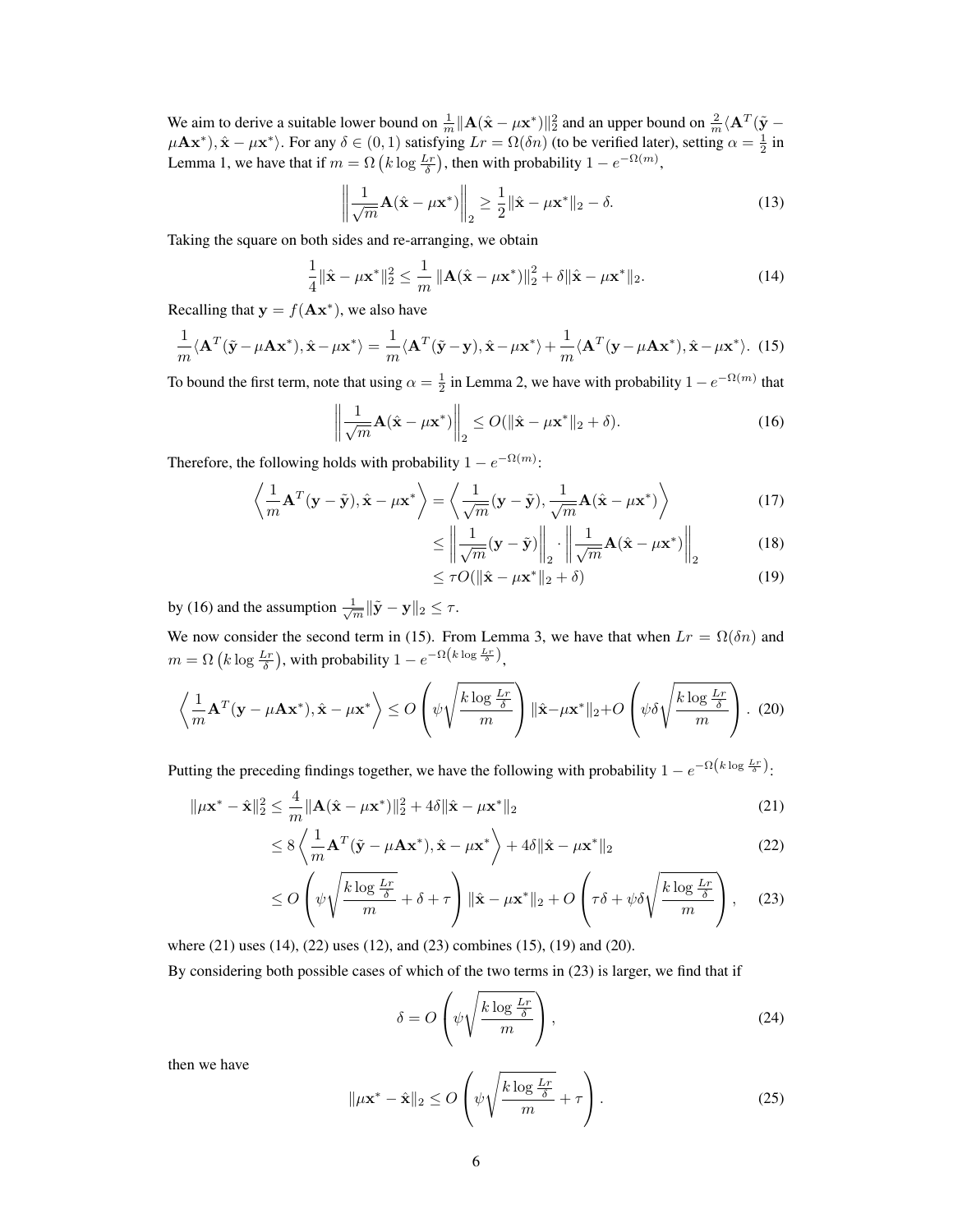Then, for any  $\epsilon \in (0,1)$  satisfying  $Lr = \Omega(\epsilon \psi n)$  (as assumed in the theorem), setting  $m =$  $\Omega\left(\frac{k}{\epsilon^2}\log\frac{Lr}{\delta}\right)$  leads to  $\delta = O\left(\psi\sqrt{\frac{k\log\frac{Lr}{\delta}}{m}}\right) = O(\epsilon\psi)$  and thus  $Lr = \Omega(\delta n)$  (as assumed previously in the proof). Hence, we have with probability  $1 - e^{-\Omega(e^2 m)}$  that

$$
\|\mu \mathbf{x}^* - \hat{\mathbf{x}}\|_2 \le \epsilon \psi + \tau. \tag{26}
$$

 $\Box$ 

#### <span id="page-6-0"></span>3.2 Application to Neural Network Generative Models

In the following, we apply Theorem [1](#page-3-4) to neural network models, as these are of particular practical interest. We consider feedforward neural network generative models; with  $d$  layers, we have

<span id="page-6-1"></span>
$$
G(\mathbf{z}) = \phi_d \left( \phi_{d-1} \left( \cdots \phi_2(\phi_1(\mathbf{z}, \boldsymbol{\theta}_1), \boldsymbol{\theta}_2) \cdots, \boldsymbol{\theta}_{d-1} \right), \boldsymbol{\theta}_d \right),\tag{27}
$$

where  $\mathbf{z} \in B_2^k(r)$ ,  $\phi_i(\cdot)$  is the functional mapping corresponding to the *i*-th layer, and  $\theta_i = (\mathbf{W}_i, \mathbf{b}_i)$ is the parameter pair for the *i*-th layer:  $\mathbf{W}_i \in \mathbb{R}^{n_i \times n_{i-1}}$  is the matrix of weights, and  $\mathbf{b}_i \in \mathbb{R}^{n_i}$  is the vector of offsets, where  $n_i$  is the number of neurons in the *i*-th layer. Note that  $n_0 = k$  and  $n_d = n$ . Defining  $\mathbf{z}^0 = \mathbf{z}$  and  $\mathbf{z}^i = \phi_i(\mathbf{z}^{i-1}, \theta_i)$ , we set  $\phi_i(\mathbf{z}^{i-1}, \theta_i) = \phi_i(\mathbf{W}_i \mathbf{z}^{i-1} + \mathbf{b}_i)$ ,  $i = 1, 2, ..., d$ , for some activation function  $\phi_i(\cdot)$  applied element-wise.

The following corollary applies Theorem [1](#page-3-4) to feedforward neural network generative models. Note that here we do not constrain the  $\ell_2$ -norm of the signal  $G(\mathbf{z}^*) \in \mathcal{K}$ .

<span id="page-6-2"></span>**Corollary 1.** Suppose that the generative model  $G : B_2^k(r) \to \mathbb{R}^n$  is defined as in [\(27\)](#page-6-1) with at most w *nodes per layer. Suppose that all weights are upper bounded by* Wmax *in absolute value, and that* the activation function is 1-Lipschitz. For any  $z^* \in B_2^k(r)$ , let  $y = f(A \frac{G(z^*)}{\mu})$  $\frac{z^{*}}{\mu}$ ) and let  $\tilde{y}$  be the *observed vector with*  $\frac{1}{\sqrt{m}}\|\mathbf{y}-\tilde{\mathbf{y}}\|_2 \leq \tau$ *. In addition, define*  $\bar{f}(x) = f\left(\frac{\|G(\mathbf{z}^*)\|_2}{\mu}x\right)$  and  $\bar{\mu} = \mathbb{E}[\bar{f}(g)g]$ ,  $\bar{\psi} = \|\bar{f}(g)\|_{\psi_2}$ . Then, for any  $\epsilon > 0$ , if  $(wW_{\text{max}})^d r = \Omega(\epsilon \bar{\psi} n)$ ,  $m = \Omega(\frac{k}{\epsilon^2} \log \frac{r(wW_{\text{max}})^d}{\epsilon \bar{\psi}})$  $\frac{\sqrt[n]{\max\}}{\epsilon\bar{\psi}}$  and  $\frac{\bar{\mu}G(z^*)}{\|\bar{G}(z^*)\|_2} \in \mathcal{K}$ , then with probability  $1 - e^{-\Omega(\epsilon^2 m)}$ , any solution  $\hat{x}$  to the K-Lasso [\(5\)](#page-3-2) satisfies

$$
\left\|\bar{\mu}\frac{G(\mathbf{z}^*)}{\|G(\mathbf{z}^*)\|_2} - \hat{\mathbf{x}}\right\|_2 \leq \epsilon \bar{\psi} + \tau.
$$
 (28)

*Proof.* We know that under the assumptions of the corollary, the generative model  $G$  is  $L$ -Lipschitz with  $L = (wW_{\text{max}})^d$  (*cf.* [\[2,](#page-9-3) Lemma 8.5]). Letting  $\rho = ||G(\mathbf{z}^*)||_2$ , it is straightforward to see that  $\bar{f}(g) = f(\frac{\rho}{\mu}g)$  is also sub-Gaussian, where  $g \sim \mathcal{N}(0, 1)$ . In addition, we have

$$
\mathbf{y} = f\left(\mathbf{A}\frac{G\left(\mathbf{z}^*\right)}{\mu}\right) = f\left(\mathbf{A}\frac{\rho}{\mu}\cdot\frac{G\left(\mathbf{z}^*\right)}{\rho}\right) = \bar{f}\left(\mathbf{A}\frac{G\left(\mathbf{z}^*\right)}{\rho}\right). \tag{29}
$$

Note that  $\frac{G(\mathbf{z}^*)}{a}$  $\frac{z^*}{\rho}$  is a unit vector, and  $\bar{\mu} \frac{G(z^*)}{\rho}$  $\frac{z}{\rho} \in \mathcal{K}$  by assumption. Applying Theorem [1](#page-3-4) to the observation function  $\bar{f}$  and the unit signal vector  $\frac{G(z^*)}{g}$  $\frac{z}{\rho}$  completes the proof.  $\Box$ 

Several commonly-used activation functions are 1-Lipschitz, such as i) the ReLU function,  $\phi_i(x)$  $max(x, 0)$ ; (ii) the Sigmoid function,  $\phi_i(x) = \frac{1}{1 + e^{-x}}$ ; and (iii) the Hyperbolic tangent function with  $\phi_i(x) = \frac{e^x - e^{-x}}{e^x + e^{-x}}$  $\frac{e^x-e^{-x}}{e^x+e^{-x}}$ . Moreover, it is straightforward to generalize to other activation functions whose Lipschitz constants may exceed one.

The assumptions in Corollary [1](#page-6-2) pose some limitations, but are satisfied in several cases of interest. For example, the assumption  $\frac{\bar{\mu} \tilde{G}(\mathbf{z}^*)}{\|G(\mathbf{z}^*)\|_2} \in \mathcal{K}$  is satisfied when the generative model is a ReLU network with no offsets (see [\[39,](#page-10-11) Remark 2.1]), due to K being cone-shaped. In addition, while the sub-Gaussianity<br>constant  $\psi = ||\vec{f}(a)||$ , is dependent on  $z^*$  it can be upper bounded independently of  $z^*$  under any constant  $\bar{\psi} = \|\bar{f}(g)\|_{\psi_2}$  is dependent on  $\mathbf{z}^*$ , it can be upper bounded independently of  $\mathbf{z}^*$  under any observation model in which the measurements are uniformly bounded (e.g., including not only 1-bit, but also more general multi-bit quantized models).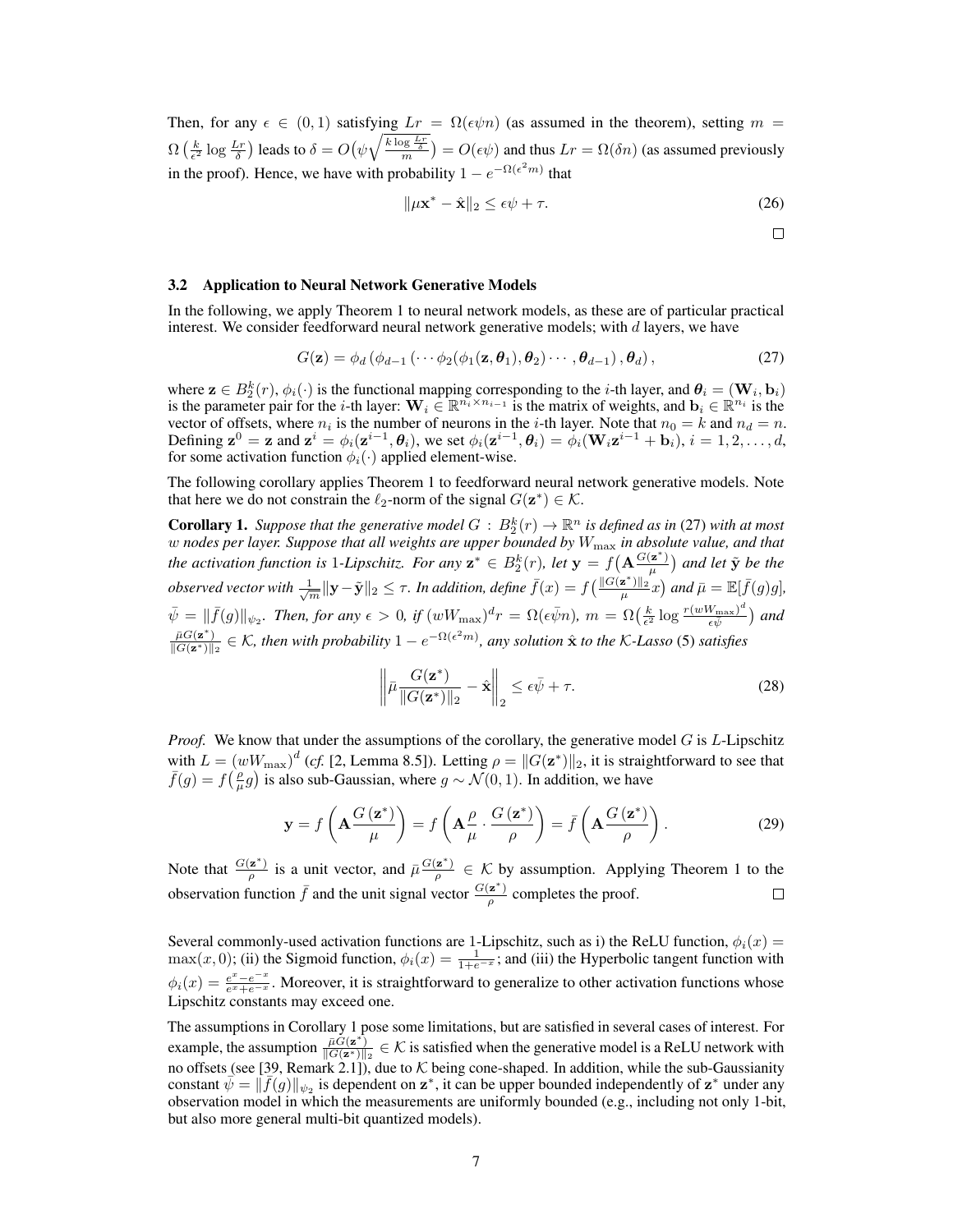# <span id="page-7-0"></span>4 Variations and Extensions

In this section, we discuss several variations and extensions of our main result, including considering bounded k-sparse vectors in Section [4.1,](#page-7-2) an unknown covariance matrix for the random measurement vectors in Section [4.2,](#page-7-3) relaxing the norm restriction for the underlying signal in Section [4.3.](#page-7-4) Some additional variations are given in the appendices, namely, guarantees for a distinct correlation-based optimization algorithm under binary observations (Appendix [D\)](#page--1-3), and connections between our sample complexity and the Gaussian mean width (Appendix [E\)](#page--1-4).

#### <span id="page-7-2"></span>4.1 Bounded Sparse Vectors

In the proof of Theorem [1,](#page-3-4) for the set of signals  $K = G(B_2^k(r))$ , we make use of the property that for any  $\delta > 0$ , there exists a  $\delta$ -net M of K such that  $|\mathcal{M}| \leq O\left(\exp\left(k \log \frac{L_r}{\delta}\right)\right)$ . Hence, we can readily extend the result to other sets K with known bounds on the size of a  $\delta$ -net. As an example, we state the following for bounded sparse vectors, defining  $\Sigma_k^n$  to be the set of k-sparse vectors in  $\mathbb{R}^n$ . A proof outline is given in Appendix [C.1.](#page--1-5)

**Corollary 2.** *Fix*  $\epsilon > 0$ *, and let*  $\nu \ge \mu$  *satisfy*  $\nu = \Omega(\epsilon \psi k)$ *. Fix*  $\mathbf{x}^* \in \Sigma_k^n \cap \mathcal{S}^n$ *, let*  $\mathbf{y} = f(\mathbf{A}\mathbf{x}^*)$ *,* and let  $\tilde{\bf y}$  be a vector satisfying  $\frac{1}{\sqrt{m}}\|\bf y-\tilde{\bf y}\|_2\leq \tau$ . Then, when  $m=\Omega\big(\frac{k}{\epsilon^2}\log\frac{\nu n}{\epsilon\psi k}\big)$ , with probability

 $1-e^{-\Omega(\epsilon^2 m)}$ , any  $\hat{\mathbf{x}}$  *that minimizes*  $\|\tilde{\mathbf{y}}-\mathbf{A}\mathbf{x}\|_2$  over  $\Sigma_k^n\cap \nu B_2^n$  satisfies

$$
\|\mu \mathbf{x}^* - \hat{\mathbf{x}}\|_2 \le \psi \epsilon + \tau. \tag{30}
$$

This corollary is similar to other sparsity based results for the generalized Lasso, such as those in [\[25,](#page-10-2) [26\]](#page-10-3). It is intuitive that similar sparsity-based results to Theorem [1](#page-3-4) follow without difficulty, given that generative models are known that can produce bounded sparse signals [\[15,](#page-9-6) [18\]](#page-10-6).

#### <span id="page-7-3"></span>4.2 General Covariance Matrices

Thus far, we have focused on the case that  $a_i \sim \mathcal{N}(0, I)$ . Following the ideas of [\[25\]](#page-10-2), we can also consider the more general scenario in which  $a_i \sim \mathcal{N}(0, \Sigma)$  for an *unknown* covariance matrix  $\Sigma \in \mathbb{R}^{n \times n}$ , assuming that  $\|\sqrt{\Sigma}x^*\|_2 = 1$  and  $\mu x^* \in \mathcal{K}$ . The definitions of  $\mu$  and  $\psi$  remain the same, *cf.*, Section [2.1.](#page-2-0) The following is easily deduced from Theorem [1;](#page-3-4) see Appendix [C.2](#page--1-4) for the details.

**Corollary 3.** Suppose that  $a_i \stackrel{i.i.d.}{\sim} \mathcal{N}(0, \Sigma)$  for  $i \in [m]$  and  $\|\sqrt{\Sigma}x^*\|_2 = 1$ . Suppose that  $y =$  $f(\mathbf{A} \mathbf{x}^*)$  and  $\mu \mathbf{x}^* \in \mathcal{K}$ . Let  $\tilde{\mathbf{y}}$  be any vector of corrupted measurements satisfying  $\frac{1}{\sqrt{m}} ||\mathbf{y} - \tilde{\mathbf{y}}||_2 \leq \tau$ . Then, for any  $\epsilon > 0$ , when  $\|\Sigma\|_{2\to 2}^{1/2}Lr = \Omega(\epsilon \psi n)$  and  $m = \Omega(\frac{k}{\epsilon^2} \log \frac{\|\Sigma\|_{2\to 2}^{1/2}Lr}{\epsilon \psi})$ , with probability  $1 - e^{-\Omega(\epsilon^2 m)}$ , any solution to the generalized Lasso [\(5\)](#page-3-2) satisfies

$$
\|\sqrt{\Sigma}(\hat{\mathbf{x}} - \mu \mathbf{x}^*)\|_2 \le \psi \epsilon + \tau.
$$
 (31)

#### <span id="page-7-4"></span>4.3 Removing the  $\ell_2$ -norm Assumption

Continuing from the previous subsection and again following [\[25\]](#page-10-2), our results can easily be generalized to the case that  $\|\sqrt{\Sigma}x^*\|_2 \neq 1$  (or for  $\Sigma = I$ , the case that  $\|x^*\|_2 \neq 1$ ). The idea is similar to that presented in the proof of Corollary [1.](#page-6-2) In particular, setting  $\rho = ||\sqrt{\Sigma}x^*||_2$  and  $\bar{x} = \frac{x^*}{\rho}$  $\frac{\epsilon}{\rho}$  gives

$$
f(\mathbf{A}\mathbf{x}^*) = f(\rho \mathbf{A}\bar{\mathbf{x}}) = \bar{f}(\mathbf{A}\bar{\mathbf{x}}),
$$
 (32)

where  $\bar{f}(x) := f(\rho x)$  for  $x \in \mathbb{R}$ . Hence, for  $g \sim \mathcal{N}(0, 1)$ , if  $\mathbb{E}[\bar{f}(g)g] \bar{x} \in \mathcal{K}$ , the preceding theorems and corollaries apply to the estimation of  $\bar{x}$ , with modified parameters

$$
\bar{\mu} := \mathbb{E}[\bar{f}(g)g], \quad \bar{\psi} := ||\bar{f}(g)||_{\psi_2}.
$$
\n(33)

## <span id="page-7-1"></span>5 Uniform Recovery Guarantees

In this section, we turn to uniform recovery guarantees, stating that a single matrix A simultaneously permits the recovery of all  $x^*$  in the set of interest. For brevity, we consider  $\mu$  and  $\psi$  to be fixed constants and omit them in the  $O(·)$  notation.

Our result will depend on the following Local Embedding Property (LEP).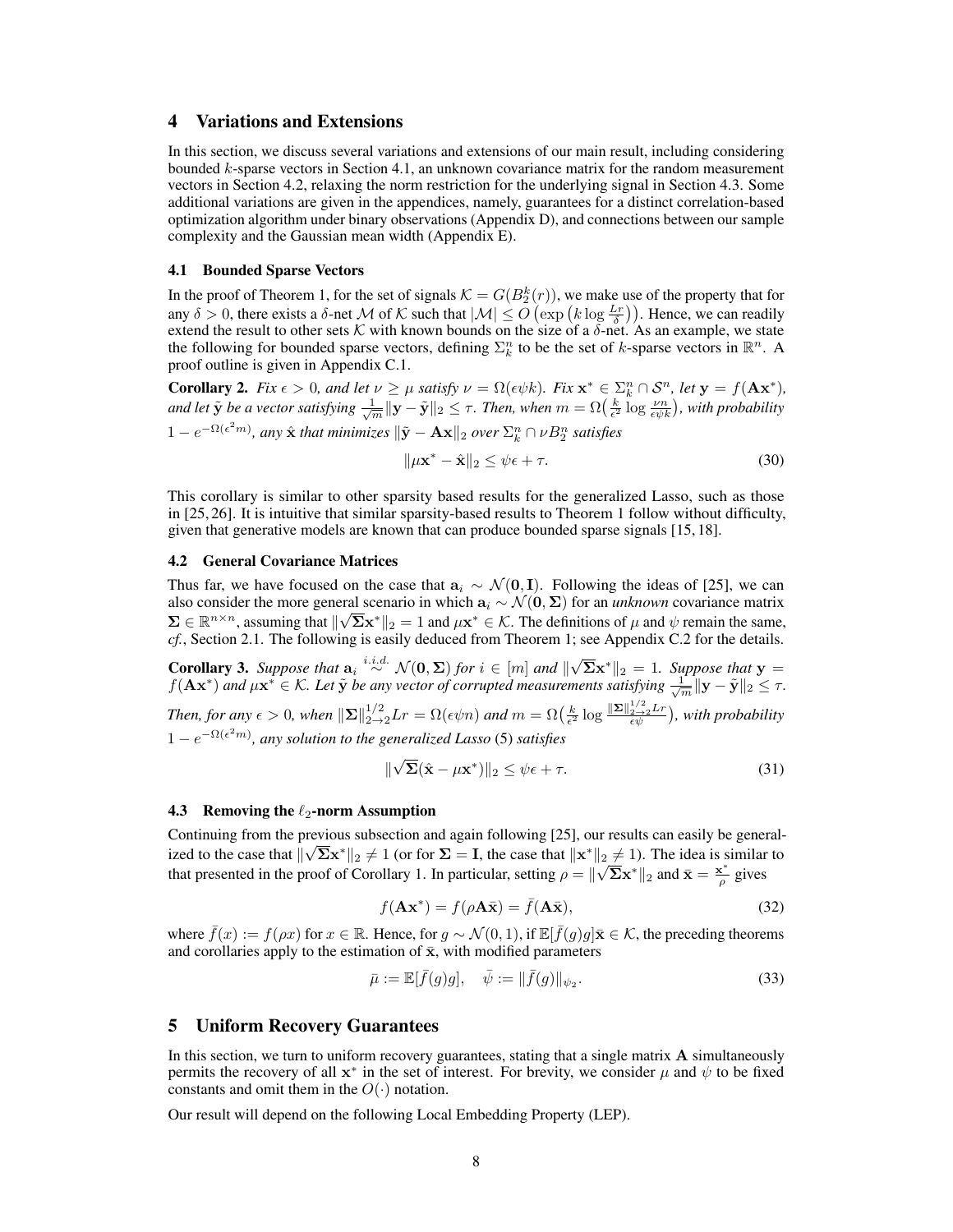**Definition 3.** A deterministic function  $\tilde{f}$  and measurement matrix  $\tilde{A}$  are said to satisfy the *LEP*( $S, \delta, \beta$ ) *with set* S *and parameters*  $\delta \geq 0$  *and*  $\beta \geq 0$  *if, for any*  $x_1 \in S$  *and*  $x_2 \in S$  *satisfying*  $\|\mathbf{x}_1 - \mathbf{x}_2\|_2 \le \delta$ , the following holds:

$$
\frac{1}{\sqrt{m}} \|\tilde{f}(\tilde{\mathbf{A}}\mathbf{x}_1) - \tilde{f}(\tilde{\mathbf{A}}\mathbf{x}_2)\|_2 \le C\delta^{\beta}
$$
\n(34)

*for some*  $C > 0$  *not depending on*  $\delta$ *.* 

This definition essentially states that nearby signals remain close upon multiplying by  $A$  and then applying the function  $f$ . See, for example,  $[17, 19]$  $[17, 19]$  $[17, 19]$  for similar concepts in earlier works. With this definition in place, our main assumption in this section is stated as follows.

<span id="page-8-0"></span>Assumption 1. *Under the (possibly random) function* f*, i.i.d. Gaussian measurement matrix* A*, and generative model* G *with*  $K = \text{Range}(G)$ *, there exists a constant*  $\beta \in (0,1]$  *and functions*  $M_{\rm LEP}, P_{\rm LEP}$  *such that for any sufficiently small*  $\delta$ *, the following holds with probability*  $1-P_{\rm LEP}(\delta, \beta)$ *when*  $m \geq M_{\rm LEP}(\delta, \beta)$ : The pair  $(f, A)$  satisfies the LEP( $S, \delta, \beta$ ) with  $S = S^{n-1} \cap {\bf {x : cx \in X}}$ K for some  $c \in [\mu(1 - \eta), \mu(1 + \eta)]\}$ , where  $\eta > 0$  is a (small) positive constant not depending on *δ*, and  $\mu = \mathbb{E}[f(g)g]$ .

While Assumption [1](#page-8-0) is somewhat technical, the intuition behind it is simply that if  $x_1$  is close to  $\mathbf{x}_2$ , then  $f(\mathbf{Ax}_1)$  is close to  $f(\mathbf{Ax}_2)$ . We restrict  $\beta \leq 1$  because the case  $\beta > 1$  fails even for linear measurements, and the LEP for  $\beta > 1$  implies the same for  $\beta = 1$ . Before providing some examples of models satisfying Assumption [1,](#page-8-0) we state our uniform recovery result, proved in Appendix [G.](#page--1-6)

<span id="page-8-1"></span>**Theorem 2.** *Suppose that* f *yields parameters*  $\mu = \Theta(1)$  $\mu = \Theta(1)$  $\mu = \Theta(1)$  *and*  $\psi = \Theta(1)$ *, and that Assumption 1 holds. Then, for sufficiently small*  $\epsilon > 0$ , *if*  $Lr = \Omega(\epsilon n)$  *and*  $m \geq M_{\rm LEP} (\mathcal{K}, \epsilon^{1/\beta}, \beta) + \Omega(\frac{k}{\epsilon^2} \log \frac{Lr}{\epsilon}),$ then with probability  $1 - e^{-\Omega(m)} - P_{\rm LEP}(\mathcal{K}, \epsilon^{1/\beta}, \beta)$ , we have the following: For any signal  $\mathbf{x}^* \in \mathcal{S}^{n-1}$  with  $\mu \mathbf{x}^* \in \mathcal{K}$  and  $\mathbf{y} = f(\mathbf{A}\mathbf{x}^*)$ , and any vector  $\tilde{\mathbf{y}}$  of corrupted measurement satisfying  $\frac{1}{\sqrt{m}}\|\tilde{\mathbf{y}}-\mathbf{y}\|_2 \leq \tau$ , any solution  $\hat{\mathbf{x}}$  to the K-Lasso satisfies

$$
\|\mu \mathbf{x}^* - \hat{\mathbf{x}}\|_2 \le \epsilon + \tau. \tag{35}
$$

Assumption [1](#page-8-0) is satisfied by various measurement models; for example:

- Under the linear model  $f(x) = x$ , setting  $\alpha = \frac{1}{2}$  in Lemma [2,](#page-4-2) choosing  $\delta > 0$ , and setting  $\beta = 1$  and  $\mu = 1$ , we obtain  $M_{\text{LEP}}(\delta, \beta) = O(k \log \frac{L_r}{\delta})$  and  $P_{\text{LEP}}(\delta, \beta) = e^{-\Omega(m)}$ .
- The preceding example directly extends to any 1-Lipschitz function  $f$ , such as the censored Tobit model with  $f(x) = \max\{x, 0\}.$
- In Appendix [F,](#page--1-7) we use an existing result in [\[17\]](#page-10-7) to show that for the noiseless 1-bit model with  $f(x) = sign(x)$ , we can choose any  $\delta = O(1)$ , set  $\beta = \frac{1}{2}$  and  $\mu = \sqrt{\frac{2}{\pi}}$ , and obtain  $M_{\text{LEP}}(\delta, \beta) = O\left(\frac{k}{\delta} \log \frac{Lr}{\delta^2}\right)$  and  $P_{\text{LEP}}(\delta, \beta) = e^{-\Omega(\delta m)}$ .

Regarding the last of these, we note that our sample complexity in Theorem [2](#page-8-1) matches that of [\[17,](#page-10-7) Corollary 3]. An advantage of our result compared to [\[17\]](#page-10-7) is that the  $K$ -Lasso objective function can be optimized directly using gradient methods, whereas the Hamming distance based objective proposed in [\[17\]](#page-10-7) appears to be difficult to use directly in practice. Instead, it is proposed in [\[17\]](#page-10-7) to first approximate the objective by a convex one, and then apply a sub-gradient based method.

## 6 Conclusion

We have provided recovery guarantees for the generalized Lasso with nonlinear observations and generative priors. In particular, we showed that under i.i.d. Gaussian measurements, roughly  $O\left(\frac{k}{\epsilon^2}\log L\right)$ samples suffice for non-uniform  $\epsilon$ -recovery, with robustness to adversarial noise. Moreover, we derived a uniform recovery guarantee under the assumption of the local embedding property. Possible extensions for future work include handling signals with representation error (i.e.,  $\mu x^*$  is not quite in K) [\[2,](#page-9-3) [25\]](#page-10-2), a sharp analysis including constants [\[21,](#page-10-14) [22,](#page-10-15) [30,](#page-10-16) [31\]](#page-10-17), and lower bounds on the sample complexity [\[15,](#page-9-6) [18,](#page-10-6) [26\]](#page-10-3).

Acknowledgment. This work was supported by the Singapore National Research Foundation (NRF) under grant number R-252-000-A74-281.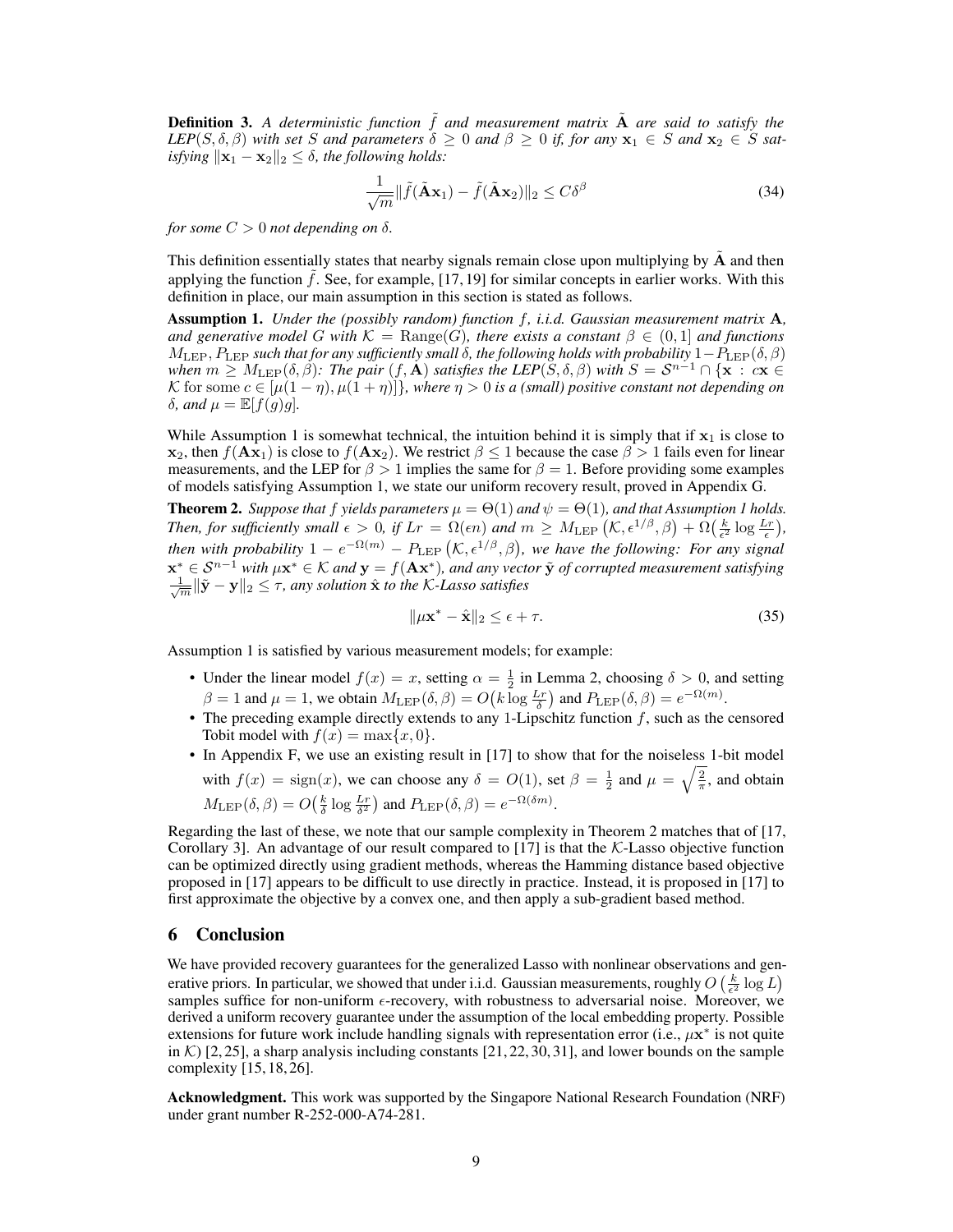## Broader Impact

Who may benefit from this research. This is a theory paper primarily targeted at the research community. The signal recovery techniques studied could potentially be useful for practitioners in areas such as image processing, audio processing, and medical imaging.

Who may be put at disadvantage from this research. We are not aware of any significant/imminent risks of placing anyone at a disadvantage.

Consequences of failure of the system. We believe that most failures should be immediately evident and detectable due to visibly poor reconstruction performance, and any such outputs could be discarded as needed. However, some more subtle issues could arise, such as the reconstruction missing important details in the signal due to the generative model not capturing them. As a result, care is advised in the choice of generative model, particularly in applications for which the reconstruction of fine details is crucial.

Potential biases. The signal recovery algorithm that we consider takes as input an arbitrary pretrained generative model. If such a pre-trained model has inherent biases, they could be transferred to the signal recovery algorithm.

## References

- [1] R. Baraniuk, M. Davenport, R. DeVore, and M. Wakin, "A simple proof of the restricted isometry property for random matrices," *Constr. Approx.*, vol. 28, no. 3, pp. 253–263, 2008.
- <span id="page-9-3"></span>[2] A. Bora, A. Jalal, E. Price, and A. G. Dimakis, "Compressed sensing using generative models," in *Int. Conf. Mach. Learn. (ICML)*, 2017, pp. 537–546.
- <span id="page-9-11"></span>[3] E. J. Candes, Y. C. Eldar, T. Strohmer, and V. Voroninski, "Phase retrieval via matrix completion," *SIAM review*, vol. 57, no. 2, pp. 225–251, 2015.
- [4] S. Chen and A. Banerjee, "One-bit compressed sensing with the k-support norm," in *Int. Conf. Art. Intel. Stats. (AISTATS)*, 2015, pp. 138–146.
- <span id="page-9-4"></span>[5] M. Dhar, A. Grover, and S. Ermon, "Modeling sparse deviations for compressed sensing using generative models," in *Int. Conf. Mach. Learn. (ICML)*, 2018.
- <span id="page-9-7"></span>[6] S. Dirksen and S. Mendelson, "Non-Gaussian hyperplane tessellations and robust one-bit compressed sensing," *https://arxiv.org/abs/1805.09409*, 2018.
- <span id="page-9-12"></span>[7] J. R. Fienup, "Phase retrieval algorithms: A comparison," *Applied optics*, vol. 21, no. 15, pp. 2758–2769, 1982.
- <span id="page-9-2"></span>[8] D. Foster, *Generative Deep Learning : Teaching Machines to Paint, Write, Compose and Play*. O'Reilly Media, Inc, USA, 2019.
- <span id="page-9-0"></span>[9] S. Foucart and H. Rauhut, *A Mathematical Introduction to Compressive Sensing*. Springer New York, 2013.
- <span id="page-9-1"></span>[10] M. Genzel, "High-dimensional estimation of structured signals from non-linear observations with general convex loss functions," *IEEE Trans. Inf. Theory*, vol. 63, no. 3, pp. 1601–1619, 2016.
- <span id="page-9-10"></span>[11] M. Genzel and G. Kutyniok, "The mismatch principle: The generalized lasso under large model uncertainties," *https://arxiv.org/abs/1808.06329*, 2018.
- <span id="page-9-9"></span>[12] L. Goldstein, S. Minsker, and X. Wei, "Structured signal recovery from non-linear and heavytailed measurements," *IEEE Trans. Inf. Theory*, vol. 64, no. 8, pp. 5513–5530, 2018.
- <span id="page-9-5"></span>[13] P. Hand and V. Voroninski, "Global guarantees for enforcing deep generative priors by empirical risk," in *Conf. Learn. Theory (COLT)*, 2018.
- <span id="page-9-8"></span>[14] L. Jacques and V. Cambareri, "Time for ditihering: Fast and quantized random embeddings via the restricted isometry property," *Information and Inference*, vol. 6, no. 4, pp. 441–476, 2017.
- <span id="page-9-6"></span>[15] A. Kamath, S. Karmalkar, and E. Price, "On the power of compressed sensing with generative models," in *Int. Conf. Mach. Learn. (ICML)*, 2020.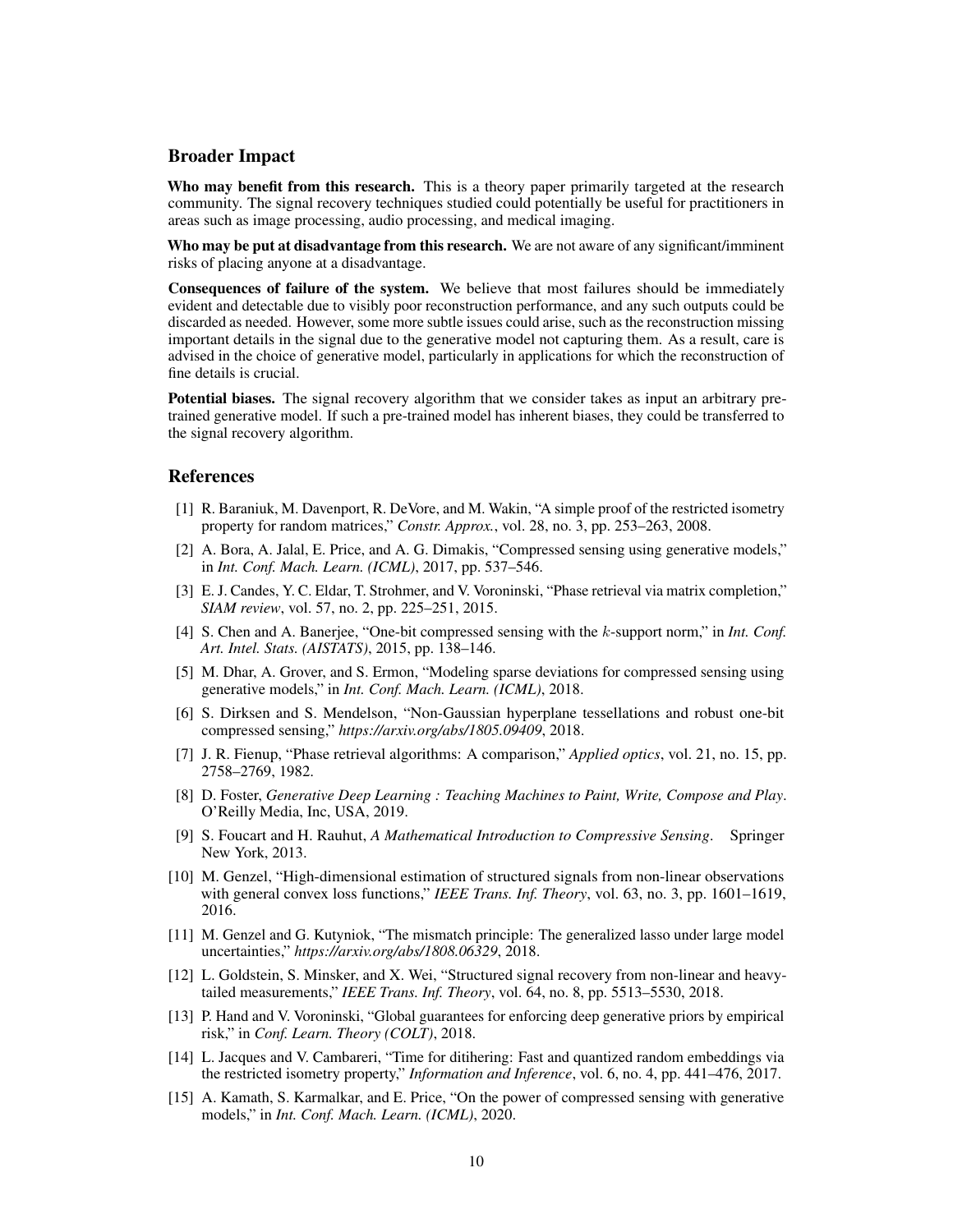- <span id="page-10-9"></span>[16] K. Knudson, R. Saab, and R. Ward, "One-bit compressive sensing with norm estimation," *IEEE Trans. Inf. Theory*, vol. 62, no. 5, pp. 2748–2758, 2016.
- <span id="page-10-7"></span>[17] Z. Liu, S. Gomes, A. Tiwari, and J. Scarlett, "Sample complexity bounds for 1-bit compressive sensing and binary stable embeddings with generative priors," in *Int. Conf. Mach. Learn. (ICML)*, 2020.
- <span id="page-10-6"></span>[18] Z. Liu and J. Scarlett, "Information-theoretic lower bounds for compressive sensing with generative models," *IEEE J. Sel. Areas Inf. Theory*, vol. 1, no. 1, pp. 292–303, 2020.
- <span id="page-10-20"></span>[19] S. Oymak and B. Recht, "Near-optimal bounds for binary embeddings of arbitrary sets," *https://arxiv.org/abs/1512.04433*, 2015.
- <span id="page-10-12"></span>[20] S. Oymak and M. Soltanolkotabi, "Fast and reliable parameter estimation from nonlinear observations," *SIAM J. Optim.*, vol. 27, no. 4, pp. 2276–2300, 2017.
- <span id="page-10-14"></span>[21] S. Oymak, C. Thrampoulidis, and B. Hassibi, "Simple bounds for noisy linear inverse problems with exact side information," *https://arxiv.org/abs/1312.0641*, 2013.
- <span id="page-10-15"></span>[22] S. Oymak, C. Thrampoulidis, and B. Hassibi, "The squared-error of generalized lasso: A precise analysis," in *Allerton Conf. on Comm., Control and Comp. (Allerton)*. IEEE, 2013, pp. 1002–1009.
- <span id="page-10-4"></span>[23] P. Peng, S. Jalali, and X. Yuan, "Solving inverse problems via auto-encoders," *IEEE J. Sel. Areas Inf. Theory*, vol. 1, no. 1, pp. 312–323, 2020.
- [24] Y. Plan and R. Vershynin, "Robust 1-bit compressed sensing and sparse logistic regression: A convex programming approach," *IEEE Trans. Inf. Theory*, vol. 59, no. 1, pp. 482–494, 2012.
- <span id="page-10-2"></span>[25] Y. Plan and R. Vershynin, "The generalized lasso with non-linear observations," *IEEE Trans. Inf. Theory*, vol. 62, no. 3, pp. 1528–1537, 2016.
- <span id="page-10-3"></span>[26] Y. Plan, R. Vershynin, and E. Yudovina, "High-dimensional estimation with geometric constraints," *Inf. Inference*, vol. 6, no. 1, pp. 1–40, 2017.
- <span id="page-10-8"></span>[27] S. Qiu, X. Wei, and Z. Yang, "Robust one-bit recovery via ReLU generative networks: Improved statistical rates and global landscape analysis," in *Int. Conf. Mach. Learn. (ICML)*, 2020.
- <span id="page-10-5"></span>[28] V. Shah and C. Hegde, "Solving linear inverse problems using GAN priors: An algorithm with provable guarantees," in *IEEE Int. Conf. Acoust. Sp. Sig. Proc. (ICASSP)*, 2018, pp. 4609–4613.
- <span id="page-10-18"></span>[29] Z. Sun, W. Cui, and Y. Liu, "Recovery of structured signals from corrupted non-linear measurements," in *Int. Symp. Inf. Theory (ISIT)*. IEEE, 2019, pp. 2084–2088.
- <span id="page-10-16"></span>[30] C. Thrampoulidis, E. Abbasi, and B. Hassibi, "Lasso with non-linear measurements is equivalent to one with linear measurements," in *Conf. Neur. Inf. Proc. Sys. (NeurIPS)*, 2015, pp. 3420–3428.
- <span id="page-10-17"></span>[31] C. Thrampoulidis, S. Oymak, and B. Hassibi, "Simple error bounds for regularized noisy linear inverse problems," in *Int. Symp. Inf. Theory (ISIT)*. IEEE, 2014, pp. 3007–3011.
- <span id="page-10-19"></span>[32] C. Thrampoulidis and A. S. Rawat, "The generalized lasso for sub-gaussian measurements with dithered quantization," *IEEE Trans. Inf. Theory*, 2020.
- <span id="page-10-1"></span>[33] R. Tibshirani, "Regression shrinkage and selection via the lasso," *J. R. Stat. Soc. B*, vol. 58, no. 1, pp. 267–288, 1996.
- [34] S. S. Vempala, *The random projection method*. American Mathematical Soc., 2005, vol. 65.
- [35] R. Vershynin, "Introduction to the non-asymptotic analysis of random matrices," *https://arxiv.org/abs/1011.3027*, 2010.
- [36] R. Vershynin, *High-dimensional probability: An introduction with applications in data science*. Cambridge university press, 2018, vol. 47.
- <span id="page-10-0"></span>[37] M. J. Wainwright, *High-dimensional statistics: A non-asymptotic viewpoint*. Cambridge University Press, 2019, vol. 48.
- <span id="page-10-13"></span>[38] X. Wei, "Structured recovery with heavy-tailed measurements: A thresholding procedure and optimal rates," *https://arxiv.org/abs/1804.05959*, 2018.
- <span id="page-10-11"></span>[39] X. Wei, Z. Yang, and Z. Wang, "On the statistical rate of nonlinear recovery in generative models with heavy-tailed data," in *Int. Conf. Mach. Learn. (ICML)*, 2019, pp. 6697–6706.
- <span id="page-10-10"></span>[40] C. Xu and L. Jacques, "Quantized compressive sensing with RIP matrices: The benefit of dithering," *Inf. Inference*, vol. 9, no. 3, pp. 543–586, 2020.